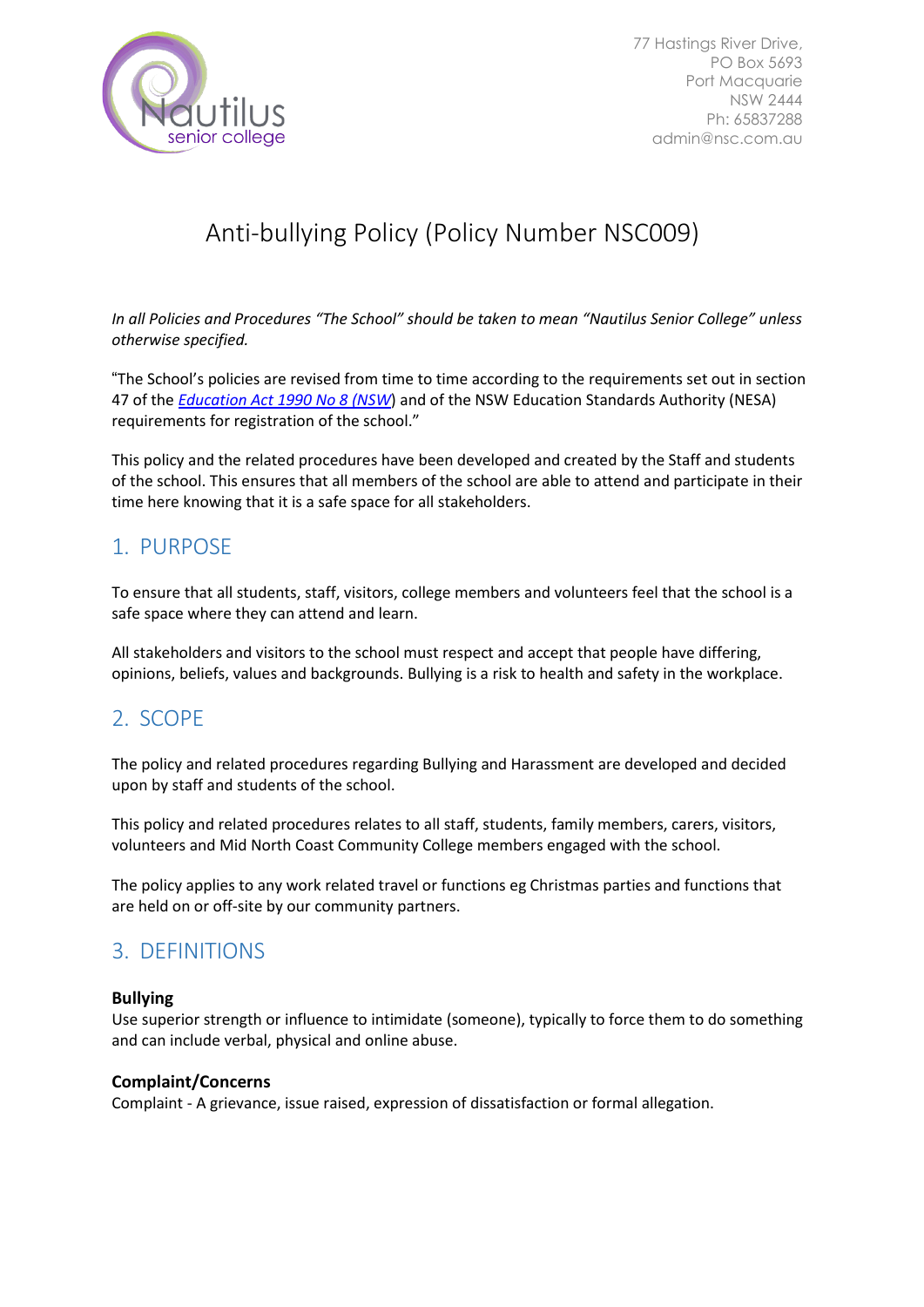#### **Cyber-bullying**

Comments made on social media that they may not say to someone face to face. These comments on social media can be just as damaging as any other form of bullying and in some circumstances it can also be a criminal act.

Cyber-bullying can take many forms

- Abusive texts, on-line posts and emails
- Imitating others on line using fake profile and other methods
- Spreading rumours and telling lies on-line
- Making hurtful comments
- Making threats or comments designed to intimidate on-line
- Repeated unwanted messages being sent to you
- People using your account to send fake posts
- People sending photos or videos of you to others to embarrass or humiliate you
- Excluding others on-line

#### **Harassment**

To subject an individual to aggressive pressure or intimidation; make repeated small scaleattacks.

According to th[e Human Rights Commission, h](https://www.humanrights.gov.au/quick-guide/12040)arassment can be against the law when a person is treated less favourably on the basis of certain personal characteristics, such as race, sex, pregnancy, marital status, breastfeeding, age, disability, sexual orientation, gender identity or intersexstatus.

Some limited exemptions and

exceptions apply. Harassment

can include behaviour such

as:

- telling insulting jokes about particular racial groups
- sending explicit or sexually suggestive emails or text messages
- displaying racially offensive or pornographic posters or screen savers
- making derogatory comments or taunts about someone's race
- asking intrusive questions about someone's personal life, including his or her sex life.

The law also has specific provisions relating to certain types of harassment.

- Sexual harassment is any unwanted or unwelcome sexual behaviour where a reasonable person would have anticipated the possibility that the person harassed would feel offended, humiliated or intimidated. It has nothing to do with mutual attraction or consensual behaviour.
- Harassment linked to the disability of a person or their associate is against the law.
- Offensive behaviour based on racial hatred is against the law. Racial hatred is defined as something done in public that offends, insults, humiliates or intimidates a person or group of people because of their race, colour or national or ethnic origin.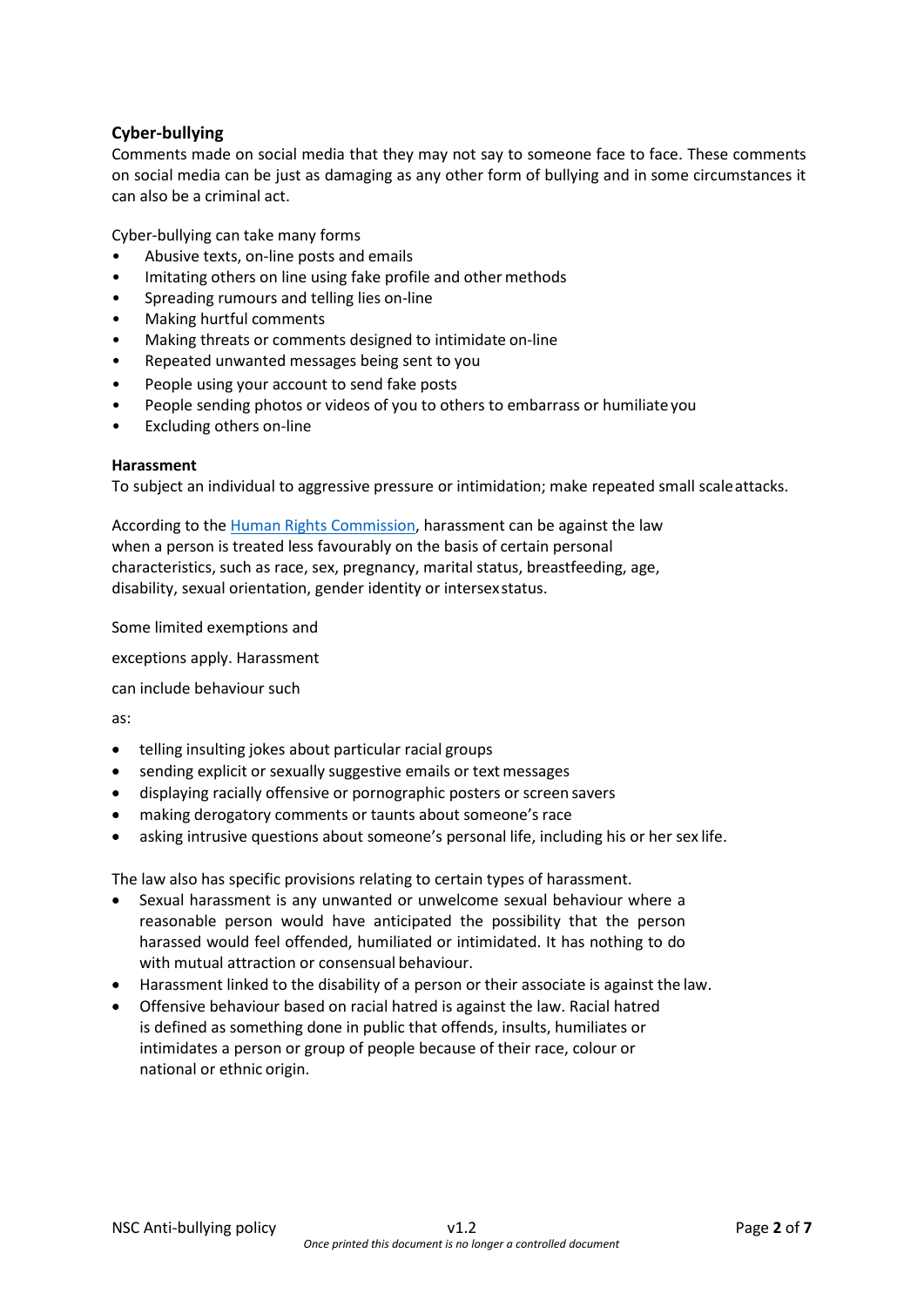A one-off incident can constitute harassment. All incidents of harassment require employers or managers to respond quickly and appropriately. Employers can also be held liable for harassment by their employees. This is called 'vicarious liability'.

#### **Legal Responsibilities**

Every person at the workplace has a legal responsibility to prevent bullying and harassment from occurring.

Under current Work Health and Safety Legislation, MNCCC has the primary duty to eliminate or minimise, as far as reasonable practicable, the risks to health and safety at the workplace. This duty includes the implementation of strategies including training, to prevent workplace bullying.

#### **Unreasonable behaviour***,*

The [Fair Work Commission, d](https://www.fwc.gov.au/anti-bullying-benchbook/when-worker-bullied-at-work)efines 'unreasonable' behaviour as that which a 'reasonable person', having regard to all the circumstances, may see as unreasonable. In other words, it is an objective test. This would include (but is not limited to) behaviour that is victimising, humiliating, intimidating, undermining or threatening another person.

#### **Workplace Bullying**

Workplace bullying is repeated, unreasonable behaviour, directed towards a worker or a group of workers that creates a risk to health and safety. It includes both physical and psychological risks and abuse. Forms of bullying can include direct and indirect forms of behaviour.

### 4. REFERENCES

Anti-Discrimination Act 1977 No 48.

### 5. POLICY

All stakeholders of the school from students to staff are made aware of their rights and responsibilities with regards to bullying and violence.

It is against our policy to harass any other person in relation to their age, race, gender, sexuality, culture, religion, marital status, appearance or disability.

Insults and harassment related to these things are a form of bullying and violence and will be handled in the same way as physical violence.

This applies to any areas within and off school grounds including the classrooms, the common areas and online.

All stakeholders are made aware that staff of the school take any forms of harassment and bullying behaviour very seriously and that all school attendees, visitors and volunteers have every right to feel safe and supported in the school environment. Therefore, coming forward with concerns surrounding these issues on behalf of themselves or any other student is considered as a positive decision and one that will be listened to and actioned.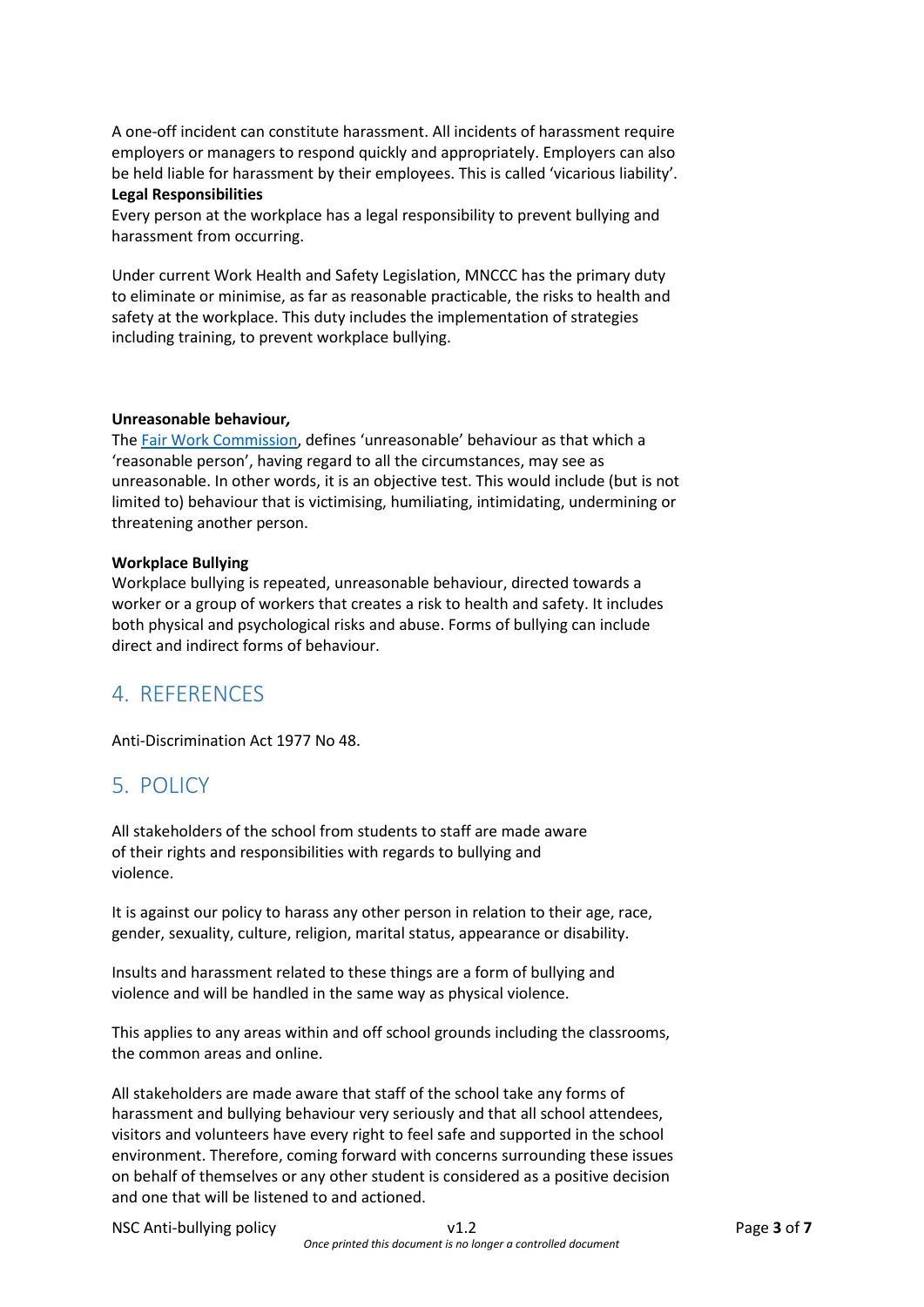Staff should take observations and make disclosures if they hear of bullying or harassment and should document any information they receive regarding harassment in the NSC Feedback and Complaints Form, as well as documenting information in the Wellbeing templates on Sentral under 'Incidents'.

Types of harassment and bullying that will be actioned include:

- Any behaviours including the use of
	- 1. Telephone communication or text messages
	- 2. The use of social media for the purposes of intimidating, ridiculing, insulting, name calling and threatening inside or outside of school hours
	- 3. Including the uploading to any device or electronic program any offensive, intimidating and inappropriate images, words or other content.
- Any intimidation tactics including
	- 1. Staring at or giving threatening looks
	- 2. Being obstructive and forceful in body language
	- 3. Wilfully invading someone's personal space
	- 4. Laughing at or whispering about others in order to gain a reaction, or
	- 5. Any other behaviour that may display serious intimidation.
- Any behaviours such as students speaking about one another to any other individual in a derogatory manner which includes discussing their private lives, social lives, medical status and any name calling, assumptions or rumours.
- Any behaviours that may include encouraging, permitting, instructing any of their peers to engage in negative behaviour, language or attitude towards another party. If so they too will be held responsible.

### 6. Procedure

Steps to resolve bullying and harassment behaviours may be implemented as a result of either witnessing the behaviour or responding to a verbal or written complaint made by any student, staff member, visitor or community member.

Please refer to the overarching Complaints Management Policy Framework and procedures for implementing a response to a formal verbal or written complaint; this information and forms are also available on the NSC website for parents/guardians/caregivers and community members to access.

Please note: It is MANDATORY to document all steps in the resolution of the behaviour or related incidents in the Behaviour Incident section of Sentral, including notes of Wellbeing Meetings and meetings with the Parents/Guardians/Caregivers.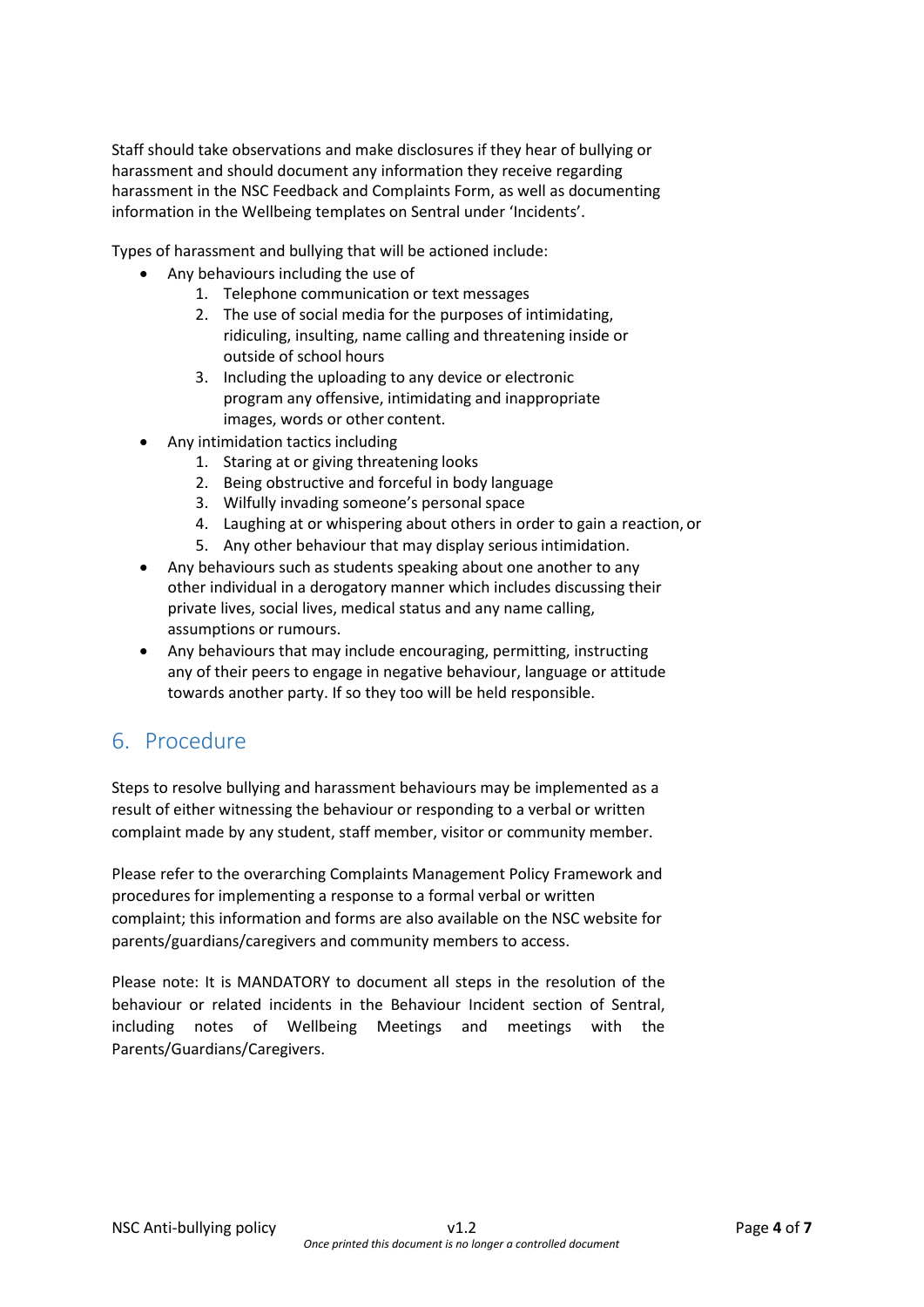# 6.1 Verbal bullying and harassment

| <b>Issue</b>                       | <b>Responsibility</b>       | <b>Action</b>                  |
|------------------------------------|-----------------------------|--------------------------------|
| For one off 'heat of the moment'   | Teacher, staff member and   | Discussions of the situation   |
| occurrences of name calling,       | students witnessing or made | with those involved and        |
| threats and ridicule               | aware of behaviour          | student apologies are          |
|                                    |                             | requested and explored.        |
|                                    |                             | Behaviour Incident raised in   |
|                                    |                             | Sentral.                       |
|                                    |                             | <b>Principal and Wellbeing</b> |
|                                    |                             | Team member notified.          |
| Two or more occurrences with       | Principal, delegated staff  | A restorative circle may be    |
| increasing severity                | member                      | called on behalf of the        |
|                                    |                             | students themselves or         |
|                                    |                             | others concerned by the        |
|                                    |                             | behaviour including staff      |
|                                    |                             | and volunteers.                |
|                                    |                             | Parents notified.              |
| Ongoing incidence                  | Principal                   | Meeting with                   |
|                                    |                             | parents/guardian/caregiver     |
|                                    |                             | to discuss situation and       |
|                                    |                             | possible steps that need to    |
|                                    |                             | be taken                       |
| Continuing behaviour or escalation | Principal                   | Student is given time-out to   |
| in severity                        |                             | receive outside counselling    |
|                                    |                             | and support due to             |
|                                    |                             | concerning bullying            |
|                                    |                             | behaviours.                    |
| Behaviour reaches critical level   | Principal                   | Student offered a              |
|                                    |                             | withdrawal form to             |
|                                    |                             | commence withdrawal            |
|                                    |                             | process (in consultation with  |
|                                    |                             | parents/guardian/caregiver)    |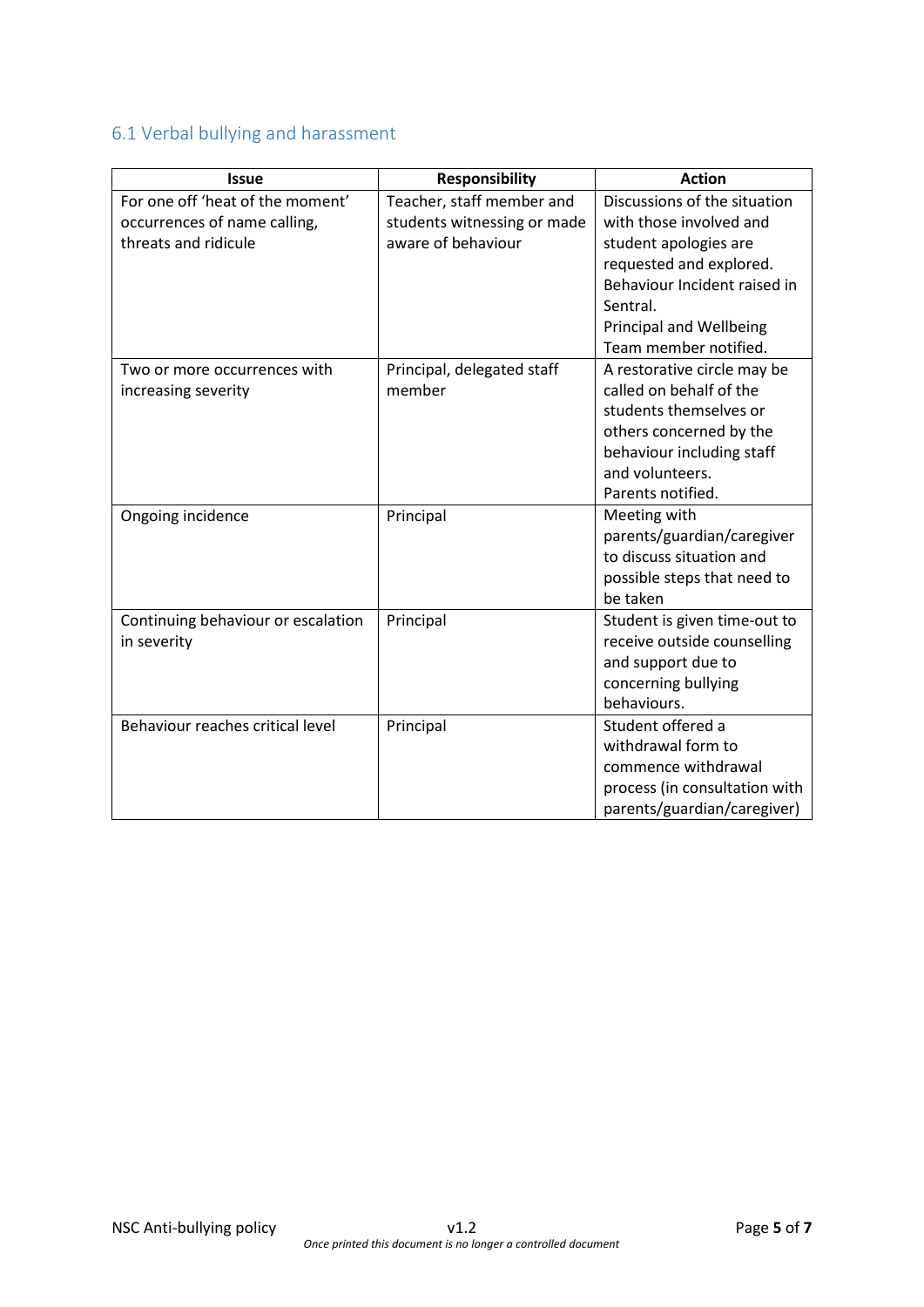# 6.2 Physical bullying and harassment

| <b>Issue</b>                          | <b>Responsibility</b>    | <b>Action</b>                        |
|---------------------------------------|--------------------------|--------------------------------------|
| Initial incident of physical bullying | Teacher, staff member    | Behaviour Incident raised in         |
| and harassment including threats      | witnessing or made aware | Sentral                              |
| and assaults                          | of behaviour             | Witnesses to complete a              |
|                                       |                          | <b>Critical Incident Report Form</b> |
|                                       |                          | and meet with the Principal          |
|                                       |                          | and Wellbeing team                   |
|                                       |                          | Parents notified                     |
| Repeat of incident or escalation of   | Principal                | Meeting with                         |
| behaviour with threats of possible    |                          | parents/guardian/caregiver           |
| physical harassment action            |                          | to discuss situation and             |
|                                       |                          | possible steps that need to          |
|                                       |                          | be taken to resolve the              |
|                                       |                          | situation eg restoration             |
|                                       |                          | circle                               |
| Ongoing incidence of behaviour        | Principal                | A request for time-out with          |
|                                       |                          | off-site counselling may be          |
|                                       |                          | placed on the individual/s           |
|                                       |                          | involved                             |
| Behaviour does not abate              | Principal                | Student offered a                    |
|                                       |                          | withdrawal form to                   |
|                                       |                          | commence withdrawal                  |
|                                       |                          | process (in consultation with        |
|                                       |                          | parents/guardian/caregiver)          |
|                                       |                          | Physical assault notified to         |
|                                       |                          | Police                               |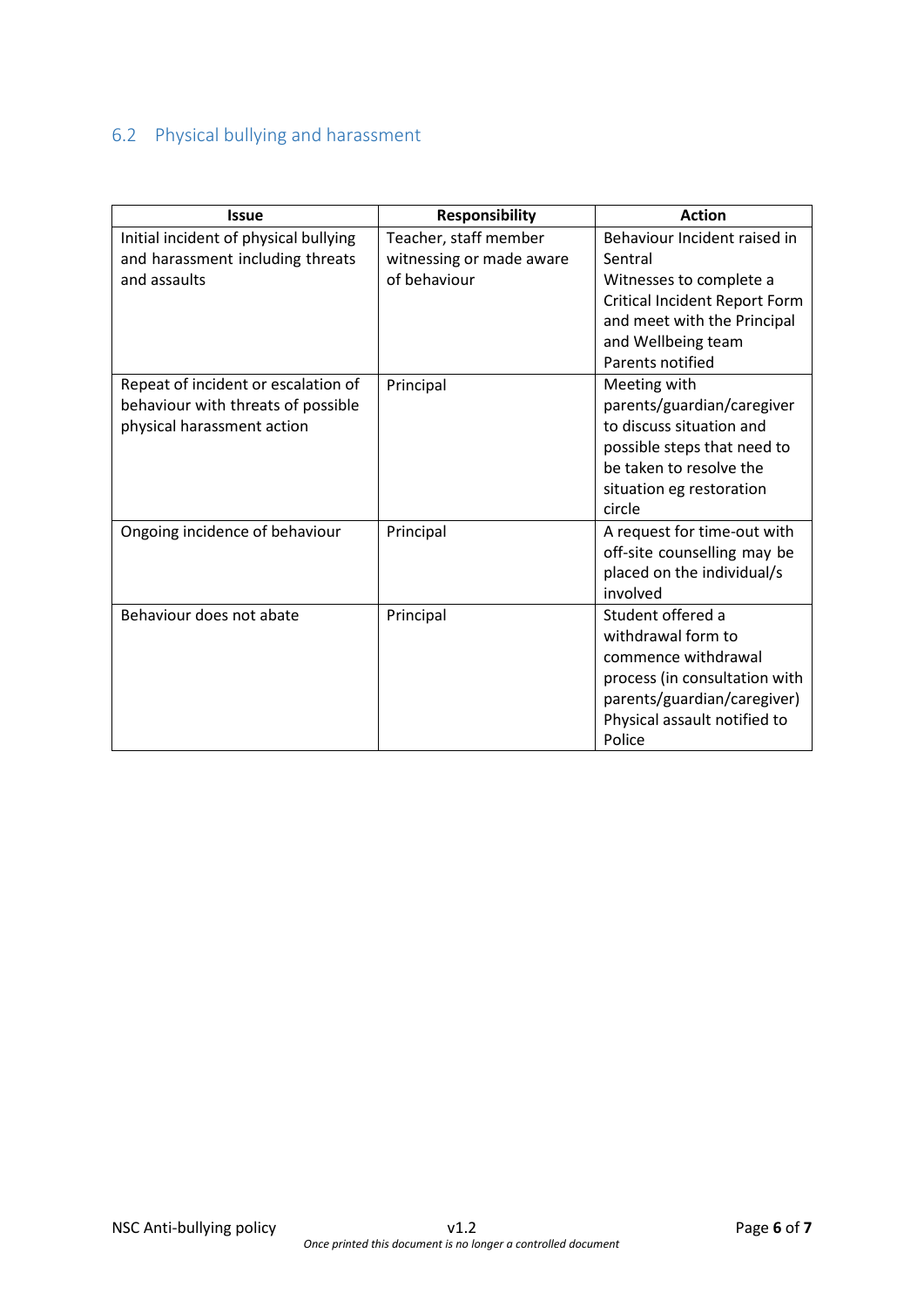# 6.3 Online bullying and harassment

| Issue                          | <b>Responsibility</b>        | <b>Action</b>                   |
|--------------------------------|------------------------------|---------------------------------|
| Facebook, Instagram,           | Teacher, staff member or     | Behaviour Incident raised in    |
| SnapChat, YouTube,             | other student witnessing the | Sentral                         |
| WhatsApp, Messenger or         | online behaviour reports     | Meeting of perpetrator and      |
| other social media application | incident to the Principal    | affected student with Principal |
|                                |                              | and Wellbeing Team member       |
|                                |                              | Parent/Guardian/Caregiver       |
|                                |                              | notified                        |
|                                |                              | Anti-cyber bullying strategies  |
|                                |                              | offered to affected student     |
|                                |                              | Wellbeing team will meet to     |
|                                |                              | discuss situation for follow-up |
|                                |                              | restorative practices           |
|                                |                              | Outside counselling may be      |
|                                |                              | sought                          |
|                                |                              | Police are notified if no       |
|                                |                              | improvement.                    |
|                                |                              |                                 |